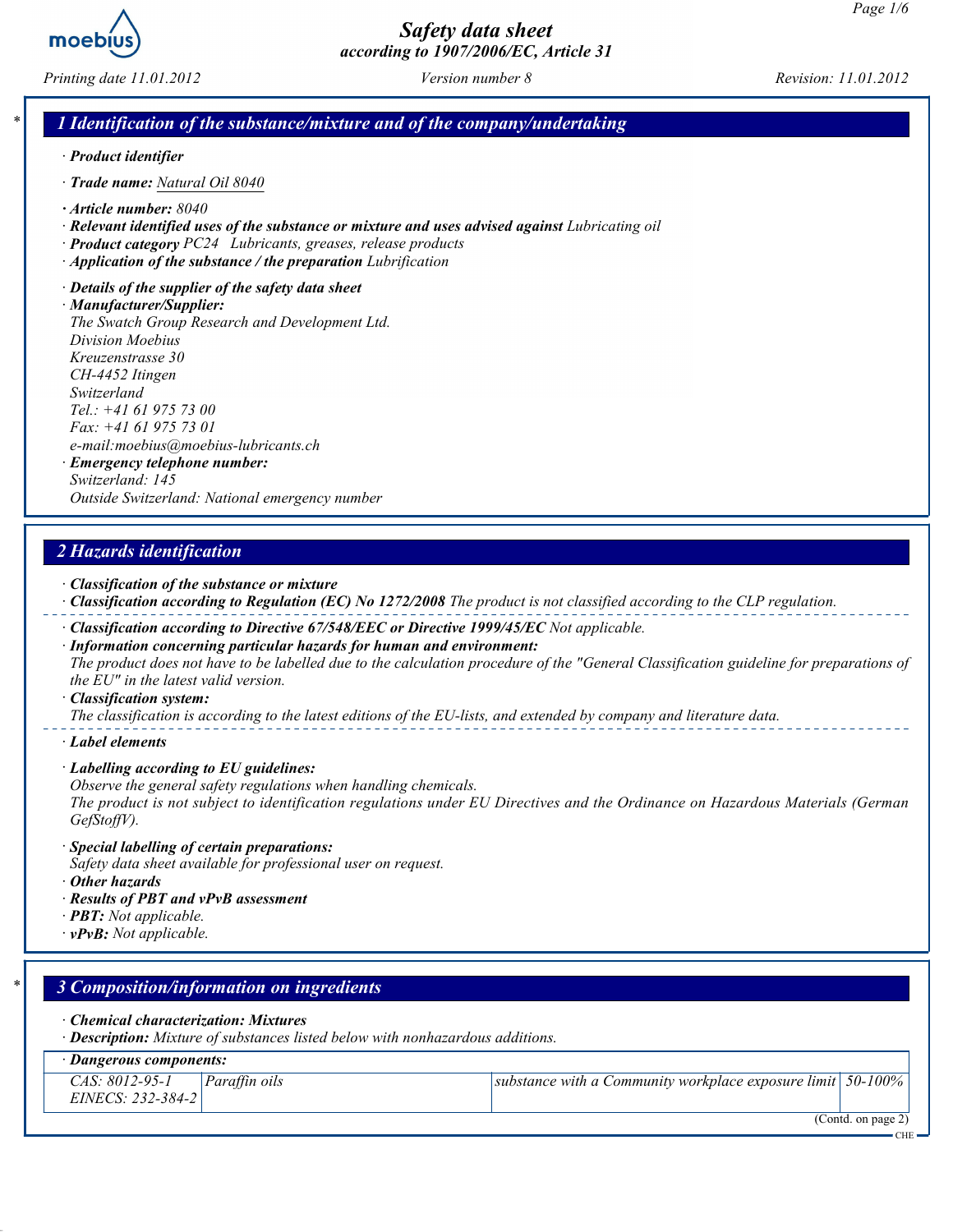Printing date 11.01.2012 Version number 8 Revision: 11.01.2012

Trade name: Natural Oil 8040

· Additional information: For the wording of the listed risk phrases refer to section 16.

(Contd. of page 1)

#### 4 First aid measures

- · Description of first aid measures
- · General information: No special measures required.
- · After inhalation: Supply fresh air; consult doctor in case of complaints.
- · After skin contact: Generally the product does not irritate the skin.
- $\cdot$  After eve contact: Rinse opened eve for several minutes under running water.
- · After swallowing: If symptoms persist consult doctor.
- · Information for doctor:
- · Most important symptoms and effects, both acute and delayed No further relevant information available.
- · Indication of any immediate medical attention and special treatment needed No further relevant information available.

#### 5 Firefighting measures

- · Extinguishing media
- · Suitable extinguishing agents: Use fire extinguishing methods suitable to surrounding conditions.
- · Special hazards arising from the substance or mixture No further relevant information available.
- · Advice for firefighters
- · Protective equipment: No special measures required.

#### **6 Accidental release measures**

- · Personal precautions, protective equipment and emergency procedures Not required.
- · Environmental precautions: No special measures required.
- · Methods and material for containment and cleaning up:
- Absorb with liquid-binding material (sand, diatomite, acid binders, universal binders, sawdust).
- · Reference to other sections
- No dangerous substances are released.
- See Section 7 for information on safe handling.
- See Section 8 for information on personal protection equipment.

See Section 13 for disposal information.

#### 7 Handling and storage

- · Handling:
- · Precautions for safe handling No special measures required.
- · Information about fire and explosion protection: No special measures required.
- · Conditions for safe storage, including any incompatibilities
- · Storage:
- $\cdot$  Requirements to be met by storerooms and receptacles: No special requirements.
- · Information about storage in one common storage facility: Not required.
- · Further information about storage conditions: None.
- $\cdot$  Specific end use(s) No further relevant information available.

### 8 Exposure controls/personal protection

· Additional information about design of technical facilities: No further data; see item 7.

(Contd. on page 3)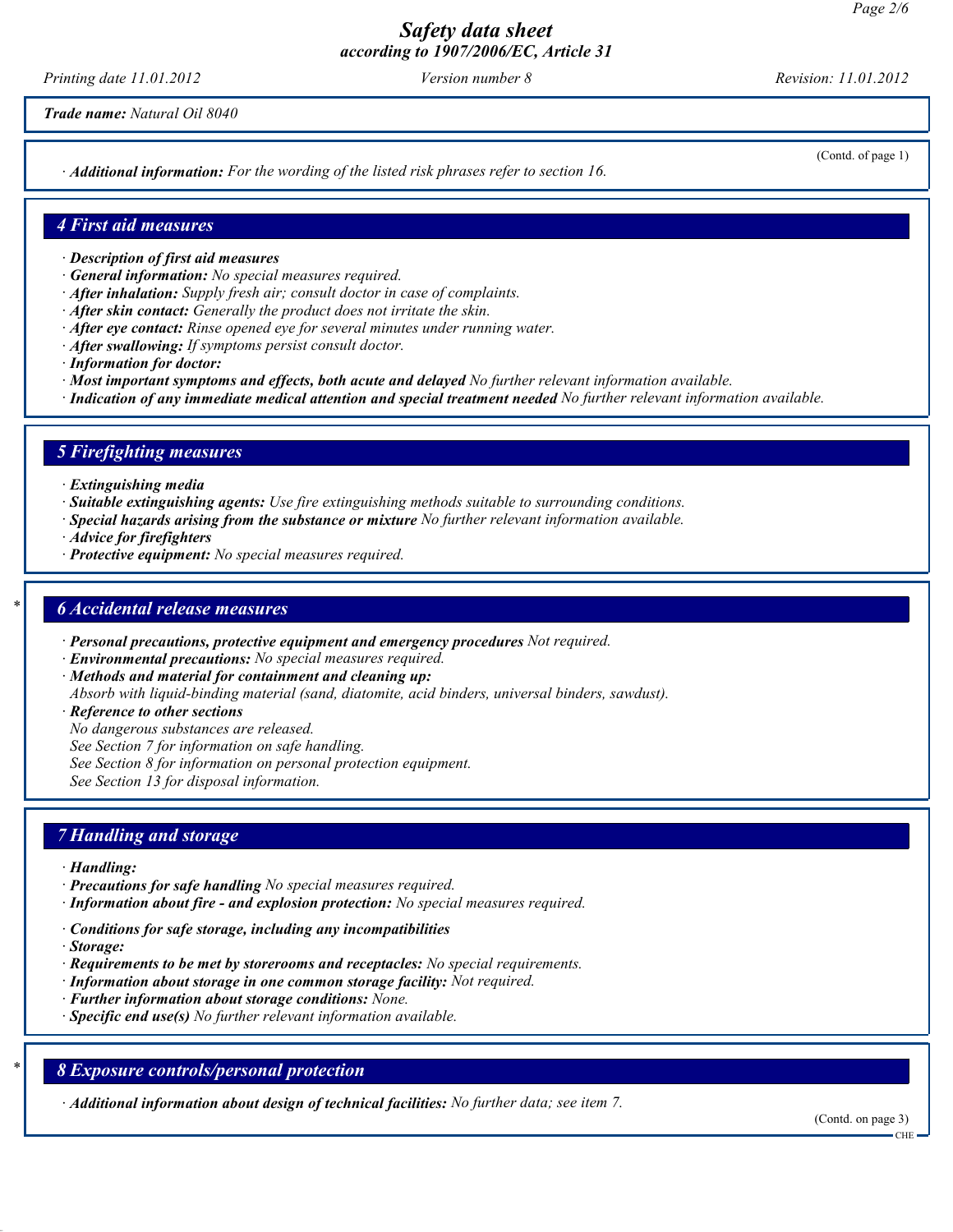Printing date 11.01.2012 Version number 8 Revision: 11.01.2012

Trade name: Natural Oil 8040

(Contd. of page 2)

CHE

· Control parameters

· Ingredients with limit values that require monitoring at the workplace:

# 8012-95-1 Paraffin oils

MAK (Switzerland - german)  $\left|5 \text{ e mg/m}^3\right|$ 

· Additional information: The lists valid during the making were used as basis.

· Exposure controls

· Personal protective equipment:

· General protective and hygienic measures: The usual precautionary measures are to be adhered to when handling chemicals.

· Respiratory protection: Not required.

· Protection of hands:

The glove material has to be impermeable and resistant to the product/ the substance/ the preparation. Due to missing tests no recommendation to the glove material can be given for the product/ the preparation/ the chemical mixture. Selection of the glove material on consideration of the penetration times, rates of diffusion and the degradation

· Material of gloves

The selection of the suitable gloves does not only depend on the material, but also on further marks of quality and varies from manufacturer to manufacturer. As the product is a preparation of several substances, the resistance of the glove material can not be calculated in advance and has therefore to be checked prior to the application.

· Penetration time of glove material

The exact break through time has to be found out by the manufacturer of the protective gloves and has to be observed.

· Eye protection: Goggles recommended during refilling

| · Information on basic physical and chemical properties |                                               |  |  |  |
|---------------------------------------------------------|-----------------------------------------------|--|--|--|
| <b>General Information</b><br>$\cdot$ Appearance:       |                                               |  |  |  |
| Form:                                                   | Oily                                          |  |  |  |
| Colour:                                                 | Light yellow                                  |  |  |  |
| · Odour:                                                | <b>Odourless</b>                              |  |  |  |
| Odour threshold:                                        | Not determined.                               |  |  |  |
| $\cdot$ pH-value:                                       | Not determined.                               |  |  |  |
| Change in condition                                     |                                               |  |  |  |
| <b>Melting point/Melting range:</b>                     | Undetermined.                                 |  |  |  |
| <b>Boiling point/Boiling range:</b>                     | $>$ 200°C                                     |  |  |  |
| · Flash point:                                          | $>100^{\circ}C$                               |  |  |  |
| · Flammability (solid, gaseous):                        | Not applicable.                               |  |  |  |
| · Ignition temperature:                                 |                                               |  |  |  |
| <b>Decomposition temperature:</b>                       | Not determined.                               |  |  |  |
| · Self-igniting:                                        | Product is not selfigniting.                  |  |  |  |
| · Danger of explosion:                                  | Product does not present an explosion hazard. |  |  |  |
| · Explosion limits:                                     |                                               |  |  |  |
| Lower:                                                  | Not determined                                |  |  |  |
| <b>Upper:</b>                                           | Not determined.                               |  |  |  |
| · Vapour pressure:                                      | Not determined.                               |  |  |  |
| $\cdot$ Density:                                        | Not determined.                               |  |  |  |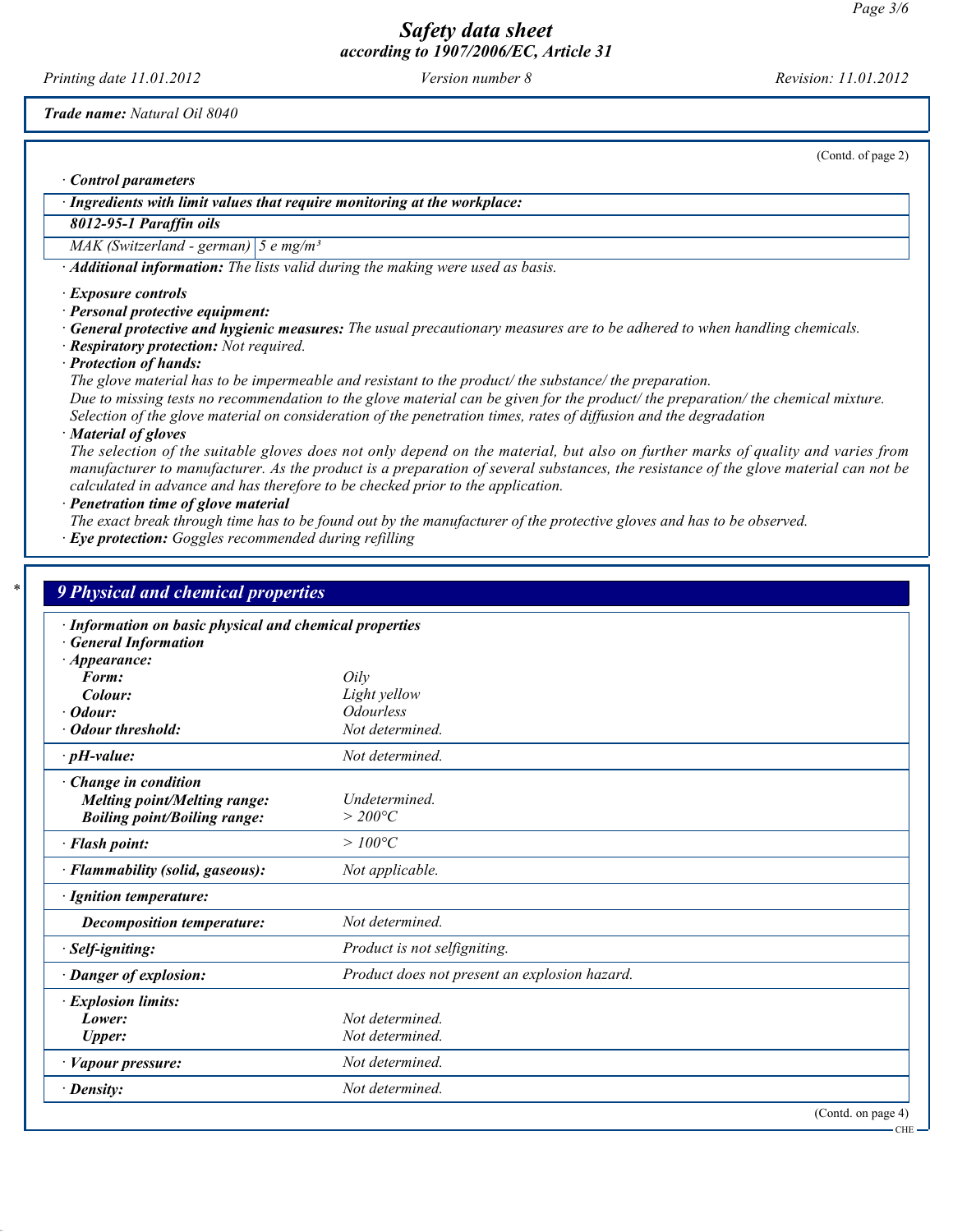Printing date 11.01.2012 Version number 8 Revision: 11.01.2012

Trade name: Natural Oil 8040

|                                                              |                                            | (Contd. of page 3) |
|--------------------------------------------------------------|--------------------------------------------|--------------------|
| $\cdot$ Relative density                                     | Not determined.                            |                    |
| $\cdot$ <i>Vapour density</i>                                | Not determined.                            |                    |
| $\cdot$ Evaporation rate                                     | Not determined.                            |                    |
| $\cdot$ Solubility in / Miscibility with                     |                                            |                    |
| water:                                                       | Not miscible or difficult to mix.          |                    |
| · Segregation coefficient (n-octanol/water): Not determined. |                                            |                    |
| $\cdot$ <i>Viscosity:</i>                                    |                                            |                    |
| Dynamic:                                                     | Not determined.                            |                    |
| Kinematic at $20^{\circ}$ C:                                 | $150 \text{ mm}^2/\text{s}$                |                    |
| · Solvent content:                                           |                                            |                    |
| Organic solvents:                                            | $0.0\%$                                    |                    |
| $VOC$ (EC)                                                   | $0.00\%$                                   |                    |
| $\cdot$ Other information                                    | No further relevant information available. |                    |

## 10 Stability and reactivity

- · Reactivity
- · Chemical stability
- · Thermal decomposition / conditions to be avoided: No decomposition if used according to specifications.
- · Possibility of hazardous reactions No dangerous reactions known.
- · Conditions to avoid No further relevant information available.
- · Incompatible materials: No further relevant information available.
- · Hazardous decomposition products: No dangerous decomposition products known.

#### 11 Toxicological information

- · Information on toxicological effects
- · Acute toxicity:
- · Primary irritant effect:
- · on the skin: No irritant effect.
- · on the eye: No irritating effect.
- · Sensitization: No sensitizing effects known.
- · Additional toxicological information:

The product is not subject to classification according to the calculation method of the General EU Classification Guidelines for Preparations as issued in the latest version.

When used and handled according to specifications, the product does not have any harmful effects to our experience and the information provided to us.

# 12 Ecological information

- · Toxicity
- · Aquatic toxicity: No further relevant information available.
- · Persistence and degradability No further relevant information available.
- · Behaviour in environmental systems:
- · Bioaccumulative potential No further relevant information available.
- · Mobility in soil No further relevant information available.
- · Additional ecological information:
- · General notes: Generally not hazardous for water

(Contd. on page 5)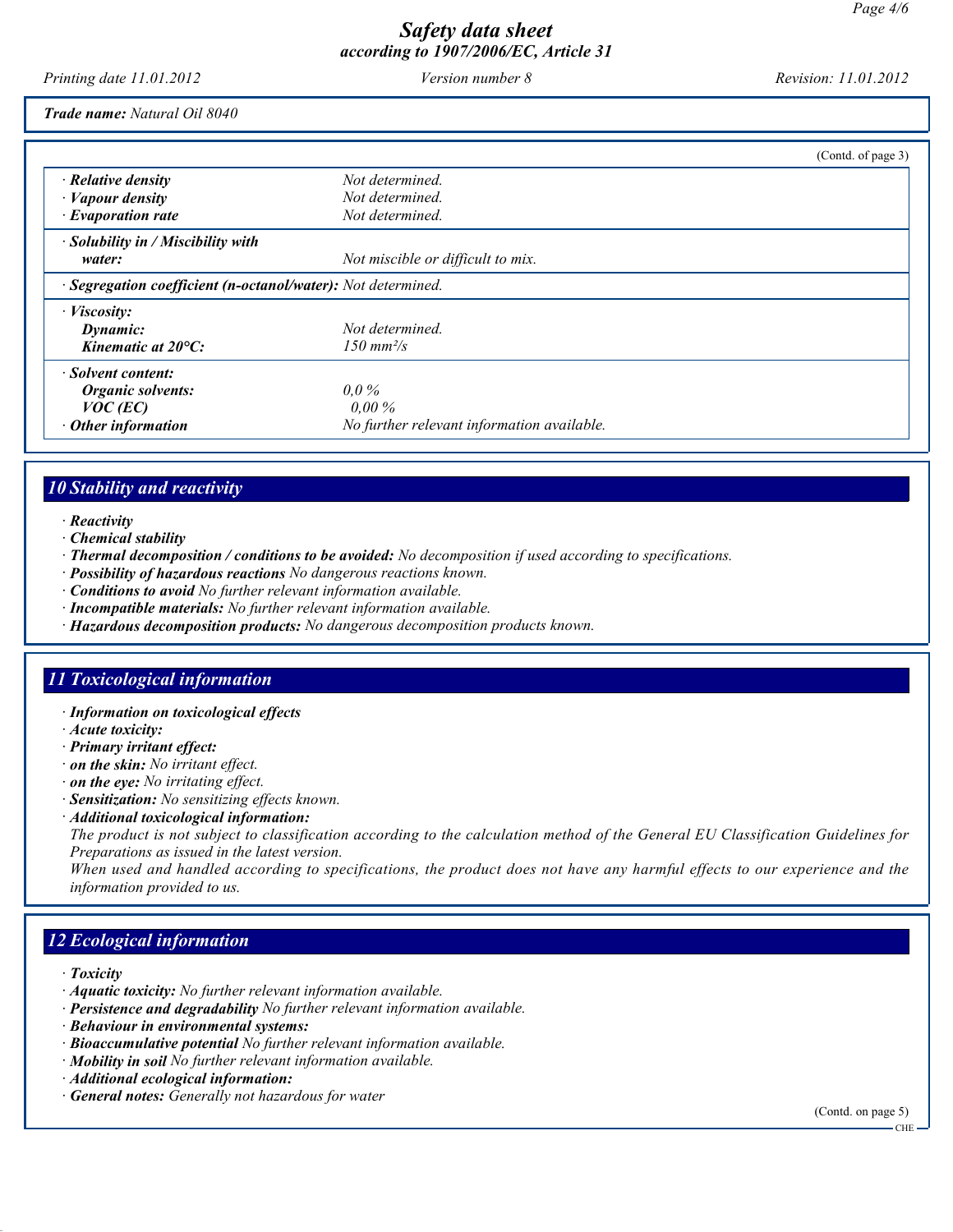Printing date 11.01.2012 Version number 8 Revision: 11.01.2012

Trade name: Natural Oil 8040

· Results of PBT and vPvB assessment

· PBT: Not applicable.

· vPvB: Not applicable.

· Other adverse effects No further relevant information available.

### 13 Disposal considerations

· Waste treatment methods

· Recommendation Smaller quantities can be disposed of with household waste.

· Uncleaned packaging:

· Recommendation: Disposal must be made according to official national regulations.

| $\cdot$ UN-Number                                                            |                 |  |
|------------------------------------------------------------------------------|-----------------|--|
| ADR, ADN, IMDG, IATA                                                         | Void            |  |
| $\cdot$ UN proper shipping name<br>ADR, ADN, IMDG, IATA                      | Void            |  |
| · Transport hazard class(es)                                                 |                 |  |
| ADR, ADN, IMDG, IATA<br>$\cdot$ Class                                        | Void            |  |
| · Packing group<br>ADR, IMDG, IATA                                           | Void            |  |
| · Environmental hazards:<br>$\cdot$ Marine pollutant:                        | No              |  |
| · Special precautions for user                                               | Not applicable. |  |
| · Transport in bulk according to Annex II of MARPOL73/78 and<br>the IBC Code | Not applicable. |  |

## 15 Regulatory information

· Safety, health and environmental regulations/legislation specific for the substance or mixture

· Labelling according to EU guidelines:

Observe the general safety regulations when handling chemicals.

The product is not subject to identification regulations under EU Directives and the Ordinance on Hazardous Materials (German GefStoffV).

· Special labelling of certain preparations: Safety data sheet available for professional user on request.

 $\cdot$  Chemical safety assessment: A Chemical Safety Assessment has not been carried out.

(Contd. on page 6)

 $CHI$ 

(Contd. of page 4)